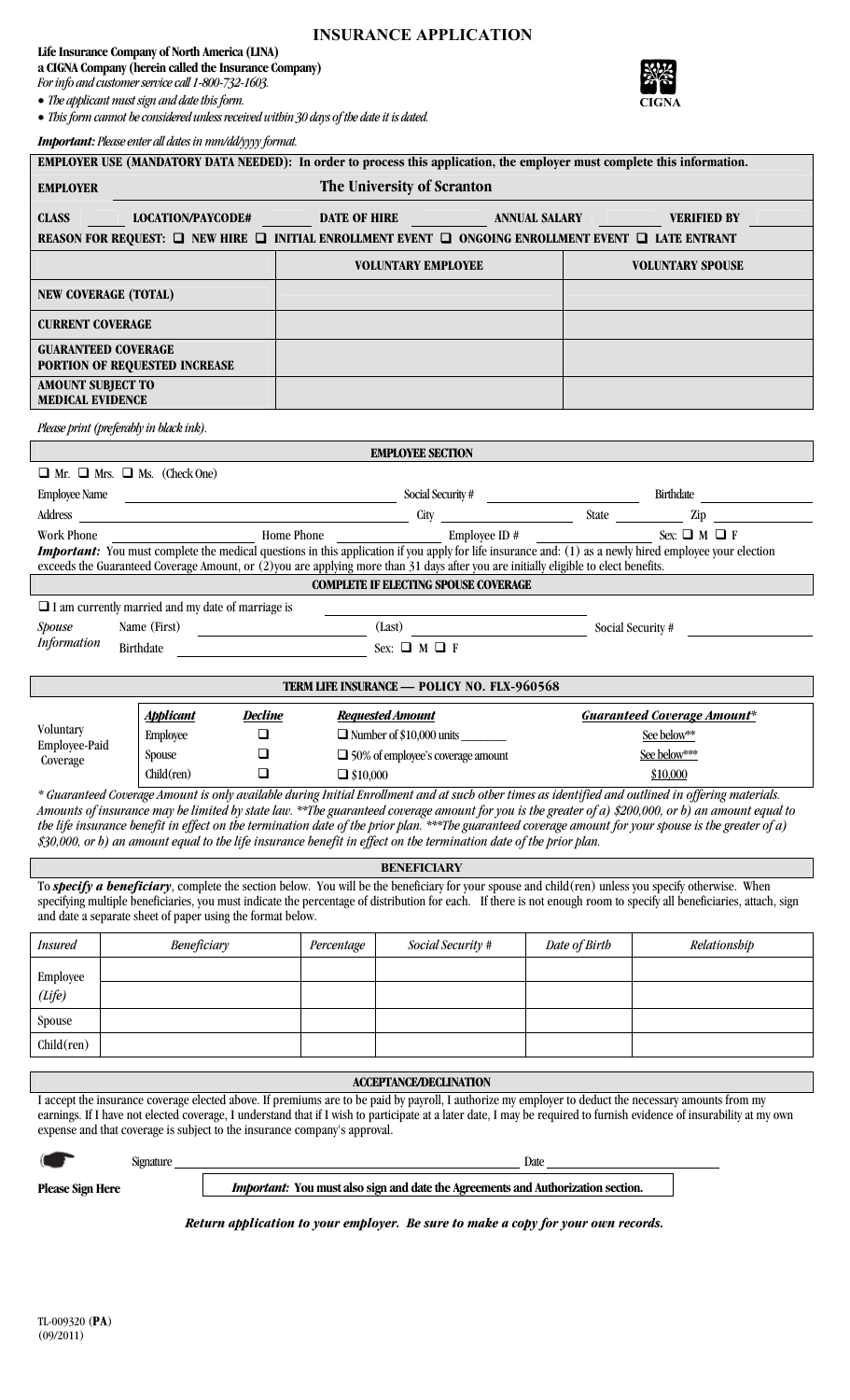#### **IMPORTANT Please complete each section that follows if it is needed. Read the Agreements and Authorization. Sign and date the form in the space provided.**

Complete the employee and spouse info in this section if you (i.e., the Employee) or your spouse are applying for Life Insurance that is greater than the guaranteed amount or are applying for Life Insurance more than 31 days after you were eligible for the insurance.

|                                                                                                                                                                                                                                                                                                 | <b>Height and Weight Information</b>                                                           |                   |    |            |                 |                           |               |           |
|-------------------------------------------------------------------------------------------------------------------------------------------------------------------------------------------------------------------------------------------------------------------------------------------------|------------------------------------------------------------------------------------------------|-------------------|----|------------|-----------------|---------------------------|---------------|-----------|
| <b>Employee</b>                                                                                                                                                                                                                                                                                 |                                                                                                | Spouse            |    |            |                 |                           |               |           |
| Height<br>ft<br>in                                                                                                                                                                                                                                                                              |                                                                                                | Height            | ft | in         |                 |                           |               |           |
| Weight<br>lbs                                                                                                                                                                                                                                                                                   |                                                                                                | Weight            |    | <b>lbs</b> |                 |                           |               |           |
|                                                                                                                                                                                                                                                                                                 |                                                                                                | PHYSICIAN SECTION |    |            |                 |                           |               |           |
| <b>Employee Physician</b>                                                                                                                                                                                                                                                                       |                                                                                                |                   |    |            |                 |                           |               |           |
| Name experience and the contract of the contract of the contract of the contract of the contract of the contract of the contract of the contract of the contract of the contract of the contract of the contract of the contra                                                                  |                                                                                                |                   |    | Phone No.  |                 |                           |               |           |
| Street Address <u>City State</u> Zip                                                                                                                                                                                                                                                            |                                                                                                |                   |    |            |                 |                           |               |           |
|                                                                                                                                                                                                                                                                                                 |                                                                                                |                   |    |            |                 |                           |               |           |
| <b>Spouse Physician</b>                                                                                                                                                                                                                                                                         |                                                                                                |                   |    |            |                 |                           |               |           |
|                                                                                                                                                                                                                                                                                                 |                                                                                                |                   |    |            |                 |                           |               |           |
|                                                                                                                                                                                                                                                                                                 |                                                                                                |                   |    |            |                 |                           |               |           |
|                                                                                                                                                                                                                                                                                                 | Please indicate your answers for each question by checking the Yes or No box for the question. |                   |    |            |                 |                           |               |           |
| <b>SECTION A</b>                                                                                                                                                                                                                                                                                |                                                                                                |                   |    |            |                 |                           |               |           |
| Within the last 5 years has the proposed insured been:                                                                                                                                                                                                                                          |                                                                                                |                   |    |            |                 |                           |               |           |
| • diagnosed with any of the conditions shown in items A through J below,                                                                                                                                                                                                                        |                                                                                                |                   |    |            |                 |                           |               |           |
| told by a medical professional he/she has or may have any of the conditions shown in items A through J below,                                                                                                                                                                                   |                                                                                                |                   |    |            |                 |                           |               |           |
| • or been treated by a medical professional for any of the conditions shown in items A through J below?                                                                                                                                                                                         |                                                                                                |                   |    |            |                 |                           |               |           |
|                                                                                                                                                                                                                                                                                                 |                                                                                                |                   |    |            | <b>Employee</b> |                           | <b>Spouse</b> |           |
|                                                                                                                                                                                                                                                                                                 |                                                                                                |                   |    |            | <u>Yes</u>      | $\underline{\mathrm{No}}$ | <u>Yes</u>    | <u>No</u> |
| High blood pressure, heart attack, chest pain or Angina, a heart murmur, poor circulation or any other condition affecting the heart or<br>A.<br>circulatory system?                                                                                                                            |                                                                                                |                   |    |            | ⊔               | ❏                         | ❏             | ❏         |
| Diabetes, glandular condition, Hepatitis, or any condition affecting the esophagus, stomach, intestines, liver or pancreas?<br>В.                                                                                                                                                               |                                                                                                |                   |    |            |                 | ❏                         | ❏             | ❏         |
| Asthma, Chronic Bronchitis, Emphysema, or any other condition affecting the lungs or respiratory tract?<br>C.                                                                                                                                                                                   |                                                                                                |                   |    |            |                 | $\Box$                    | ❏             | $\Box$    |
| Any condition affecting the kidneys, urinary tract, prostate gland or reproductive system?<br>D.                                                                                                                                                                                                |                                                                                                |                   |    |            |                 | ❏                         | ❏             | $\Box$    |
| HIV infection, AIDS, or any other condition affecting the immune system or lymph nodes?<br>$\Box$<br>$\Box$<br>Е.<br>$\Box$                                                                                                                                                                     |                                                                                                |                   |    |            |                 | $\Box$                    |               |           |
| Stroke, Transient Ischemic Attack (TIA), Alzheimer's disease, paralysis, Epilepsy, fainting, seizures, headaches, or other condition affecting<br>F.<br>❏<br>❏<br>❏                                                                                                                             |                                                                                                |                   |    |            |                 | ❏                         |               |           |
| the nervous system?<br>Anemia or any other condition affecting the blood, Lupus, Arthritis, deformity or loss of limb?<br>G.                                                                                                                                                                    |                                                                                                |                   |    |            |                 | $\Box$                    | ❏             | $\Box$    |
| Anxiety, Depression, Bipolar Disorder, or any other mental disorder or condition?<br>H.                                                                                                                                                                                                         |                                                                                                |                   |    |            |                 | $\Box$                    | $\Box$        | $\Box$    |
| Cancer, Tumor, Leukemia, Hodgkin's Disease, Polyps or Mole?<br>I.                                                                                                                                                                                                                               |                                                                                                |                   |    |            |                 | $\Box$                    | $\Box$        | $\Box$    |
| Alcohol or drug abuse or dependency?                                                                                                                                                                                                                                                            |                                                                                                |                   |    |            |                 | $\Box$                    | $\Box$        | $\Box$    |
| <b>SECTION B</b>                                                                                                                                                                                                                                                                                |                                                                                                |                   |    |            |                 |                           |               |           |
| Within the last 5 years has the proposed insured:                                                                                                                                                                                                                                               |                                                                                                |                   |    |            |                 |                           |               |           |
| Had a Driving While Intoxicated (DWI), Driving Under the Influence (DUI) or Operating Under the Influence (OUI) conviction?<br>A.                                                                                                                                                               |                                                                                                |                   |    |            |                 |                           |               |           |
| Smoked cigarettes:<br>B.                                                                                                                                                                                                                                                                        |                                                                                                |                   |    |            | ❏               | $\Box$                    | ❏             | $\Box$    |
| For how many years has the proposed insured smoked?<br>1.                                                                                                                                                                                                                                       |                                                                                                |                   |    |            |                 |                           |               |           |
| Approximately how many cigarettes are, or were, smoked on average per day?<br>2.                                                                                                                                                                                                                |                                                                                                |                   |    |            |                 |                           |               |           |
| If cigarette smoking has been discontinued, when (month and year) did the proposed insured quit smoking?<br>3.                                                                                                                                                                                  |                                                                                                |                   |    |            | $\Box$          |                           |               |           |
| Used any controlled or illegal drug or other substance?<br>C.                                                                                                                                                                                                                                   |                                                                                                |                   |    |            |                 | $\Box$                    | $\Box$        | $\Box$    |
| Been seen for, or been advised to have sought treatment for, observation and/or consultation for surgery, medical examination, and/or tests,<br>D.<br>such as blood, urine, X-rays, electrocardiograms, scans, biopsies, or any medical tests/exams not listed here or above, other than normal |                                                                                                |                   |    |            |                 |                           |               |           |
| routine physical exams?                                                                                                                                                                                                                                                                         |                                                                                                |                   |    |            | $\Box$          | $\Box$                    | ❏             | ❏         |
| Used any medication prescribed by a physician or other medical practitioner, or used any form of alternative and complementary medical<br>Е.                                                                                                                                                    |                                                                                                |                   |    |            |                 |                           |               |           |
| ❏<br>treatment or remedy, including herbs or acupuncture?<br>Been seen, sought treatment for, consulted, advised they had and/or received any medical advice from a health care practitioner for any<br>F.                                                                                      |                                                                                                |                   |    |            |                 | ❏                         | ❏             | ❏         |
| disease, disorder and/or medical impairment not listed above?                                                                                                                                                                                                                                   |                                                                                                |                   |    |            | ❏               | ❏                         | $\Box$        | ❏         |
|                                                                                                                                                                                                                                                                                                 |                                                                                                |                   |    |            |                 |                           |               |           |

*Use the space below to explain "Yes" answers. If more space is needed, use a new page. Sign and date it. Attach it to this form.* 

| Name of Employee/Spouse | Medical Condition | Date Occurred | Duration/Treatment Received | Current Status |  |
|-------------------------|-------------------|---------------|-----------------------------|----------------|--|
|                         |                   |               |                             |                |  |
|                         |                   |               |                             |                |  |
|                         |                   |               |                             |                |  |

*Caution: Any person who, knowingly and with intent to defraud any insurance company or other person: (1) files an application for insurance or statement of claim containing any materially false information; or (2) conceals for the purpose of misleading, information concerning any fact material thereto, commits a fraudulent insurance act.*

*Important:* **You must also sign and date the Agreements and Authorization section.**

*Fold and staple this page to conceal health questions.* 

*Return application to your employer. Be sure to make a copy for your own records.*